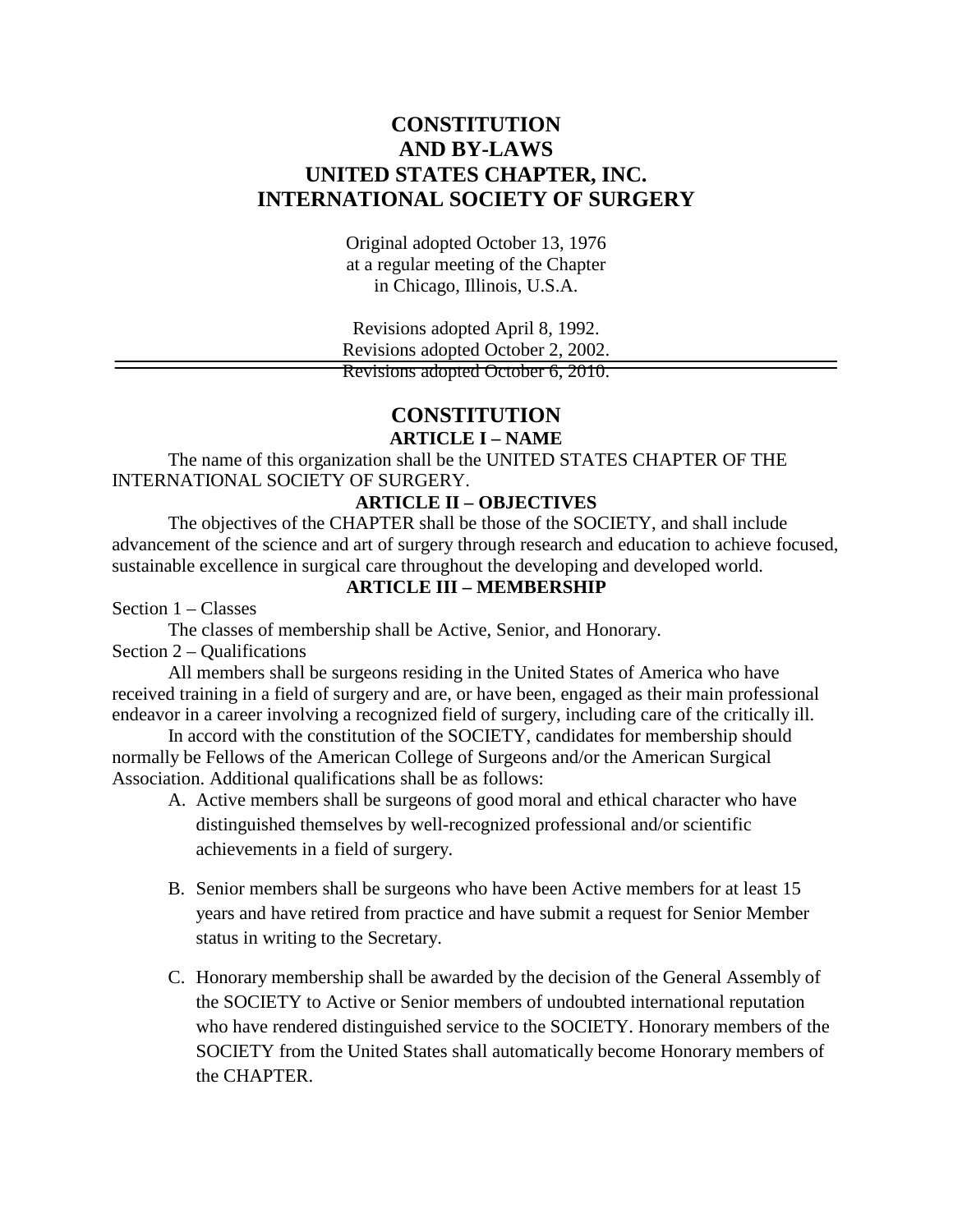Section 3 – Nomination and Election

Nomination of candidates for Active membership shall be submitted to the Secretary-Treasurer of the CHAPTER on the standard application form of the SOCIETY.

The application form shall be supported by two Active members of the CHAPTER. These sponsors shall send letters to the Secretary-Treasurer of the CHAPTER describing the qualifications of the candidate and the reasons why he or she should be elected to membership.

Complete applications for membership that are accompanied by letters from the sponsors shall be reviewed by the Membership Chair of the CHAPTER and a recommendation regarding the election of each candidate shall be made to the Executive Committee. The approval of the Executive Committee shall be based on an affirmative vote of two-thirds of its members.

United States members of the Integrated Societies of the SOCIETY, who satisfy the requirements for Active membership listed above and who are supported by the Secretary of their Society, shall be accepted into Active membership in this CHAPTER.

The CHAPTER shall vote at a regular meeting on the candidates recommended for membership by the Membership Chair and approved by the Executive Committee. The affirmative vote of three-fourths of the members present and voting shall serve as the basis for proposing to the SOCIETY that a candidate be elected to membership.

The Secretary-Treasurer of the CHAPTER shall forward copies of the application forms and letters of sponsors to the Secretary General of the SOCIETY within 30 days of the affirmative vote of the membership of the CHAPTER on the application of a candidate. The Secretary-Treasurer of the CHAPTER shall indicate to the Secretary General of the SOCIETY that the CHAPTER wishes to propose the candidate for membership in the SOCIETY. The application then shall be acted upon according to the procedure for election required by the constitution of the SOCIETY. Candidates shall become members of the CHAPTER automatically upon election to membership in the SOCIETY, according to the required procedure, but not before such election. Candidates who are not approved for membership by the CHAPTER shall be reconsidered for membership by the Membership Chair for two consecutive years following the initial vote, unless the application is withdrawn.

Candidates who fail to gain election after three yearly considerations of their applications shall no longer be considered candidates unless a new application form and new letters from two sponsors are submitted after a one year waiting period.

Section 4 – Rights and Responsibilities of Members

- A. Active members must pay dues and assessments established by the SOCIETY and the CHAPTER. They may vote, serve as officers, and serve on committees. They shall receive all of the publications of the SOCIETY without cost, provided their dues are paid in full.
- B. Senior members are not required to pay dues and assessments. They may not vote, serve as officers, or serve on committees. They shall not receive the publications of the SOCIETY without cost.
- C. Honorary members have all of the rights as Active members. They are not required to pay dues or assessments. They shall receive all of the publications of the SOCIETY without cost.

#### **ARTICLE IV – OFFICERS AND STANDING COMMITTEES**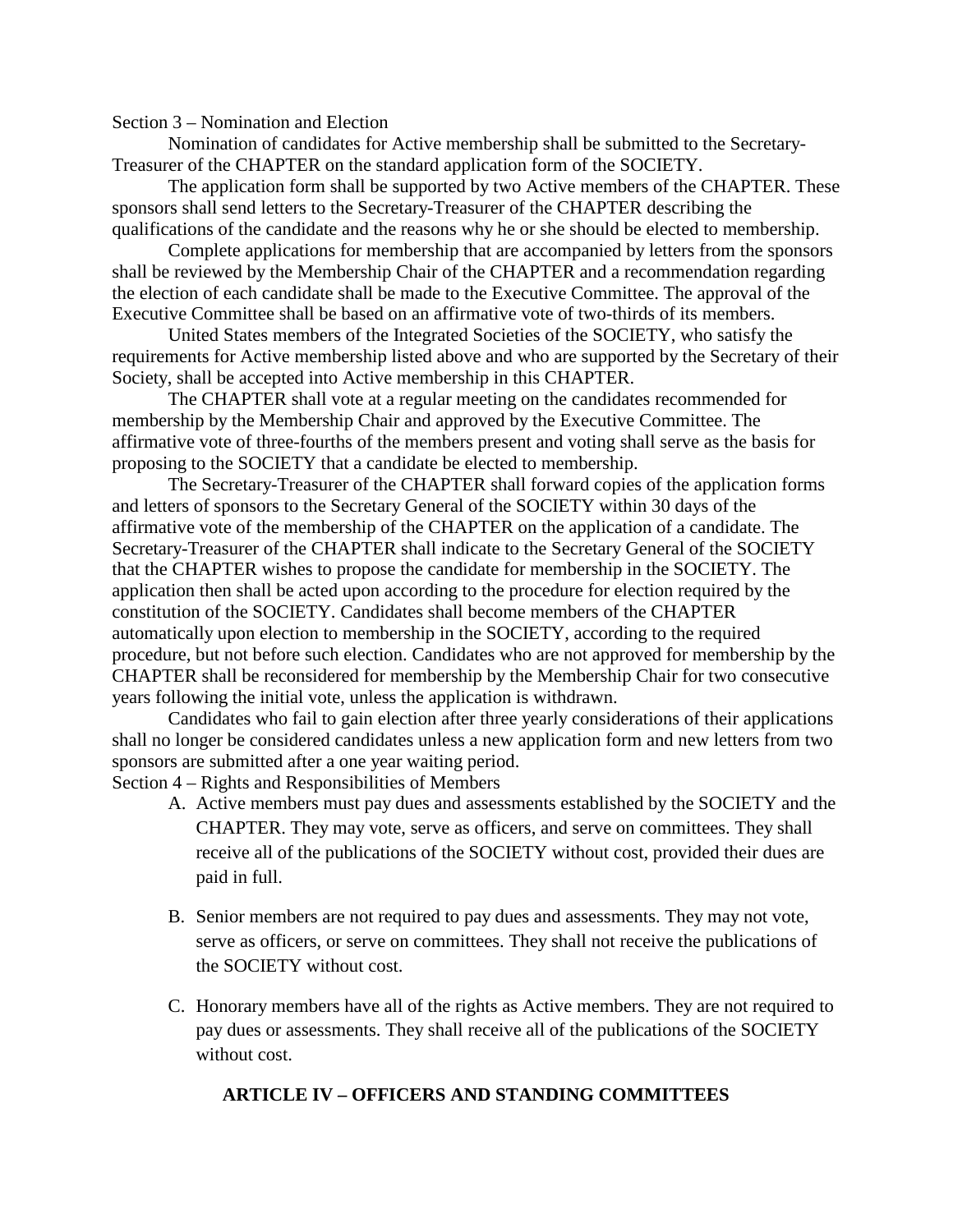Section 1 – Types of Officers and Duties

The officers of the CHAPTER shall be the President, Vice President, Secretary-Treasurer, Membership Chair, and the Councilors.

The duties of the officers and their terms of office shall be as follows:

A. The President shall preside at all meetings of the CHAPTER, preserve order, regulate debate, appoint committees not otherwise provided for, announce results of elections, and represent the CHAPTER in undertakings in which a specific representative is not otherwise specified.

The President shall be elected for a term of two years and shall not be eligible for re-election.

- B. The Vice President shall perform all of the duties of the President in the absence or incapacity of the President. The Vice President shall automatically be nominated as a candidate for President at the end of the President's term in office. The Vice President shall be elected for a term of two years.
- C. The Secretary-Treasurer shall keep minutes of all meetings and proceedings of the CHAPTER, receive and process applications for membership, maintain communication with the office of the Secretary General of the SOCIETY, notify new members of their election to membership in the SOCIETY and CHAPTER, maintain a register of the members with their current addresses, send out announcements of meetings of the CHAPTER and of the SOCIETY, send out a list of candidates for membership in advance of regular meetings of the CHAPTER, collect the dues and assessments of the CHAPTER, maintain an accurate and current account of the payment of dues by each member, receive all funds belonging to the CHAPTER, make disbursements for expenses authorized by the CHAPTER, present an annual report of the financial condition of the CHAPTER for audit, report annually to the Executive Committee the names of members who have failed to pay their dues and are in arrears, and conduct the correspondence of the CHAPTER not otherwise provided for by statute.

The Secretary-Treasurer shall assume the responsibilities of the National Delegate for the CHAPTER in communications with the SOCIETY.

The Secretary-Treasurer shall perform the duties of the President in the absence or incapacity of both the President and Vice President. The Secretary-Treasurer shall be elected for a term of four years and shall not be eligible for reelection.

D. Councilors shall participate in all of the deliberations and decisions of the Executive Committee as voting members. There shall be a Councilor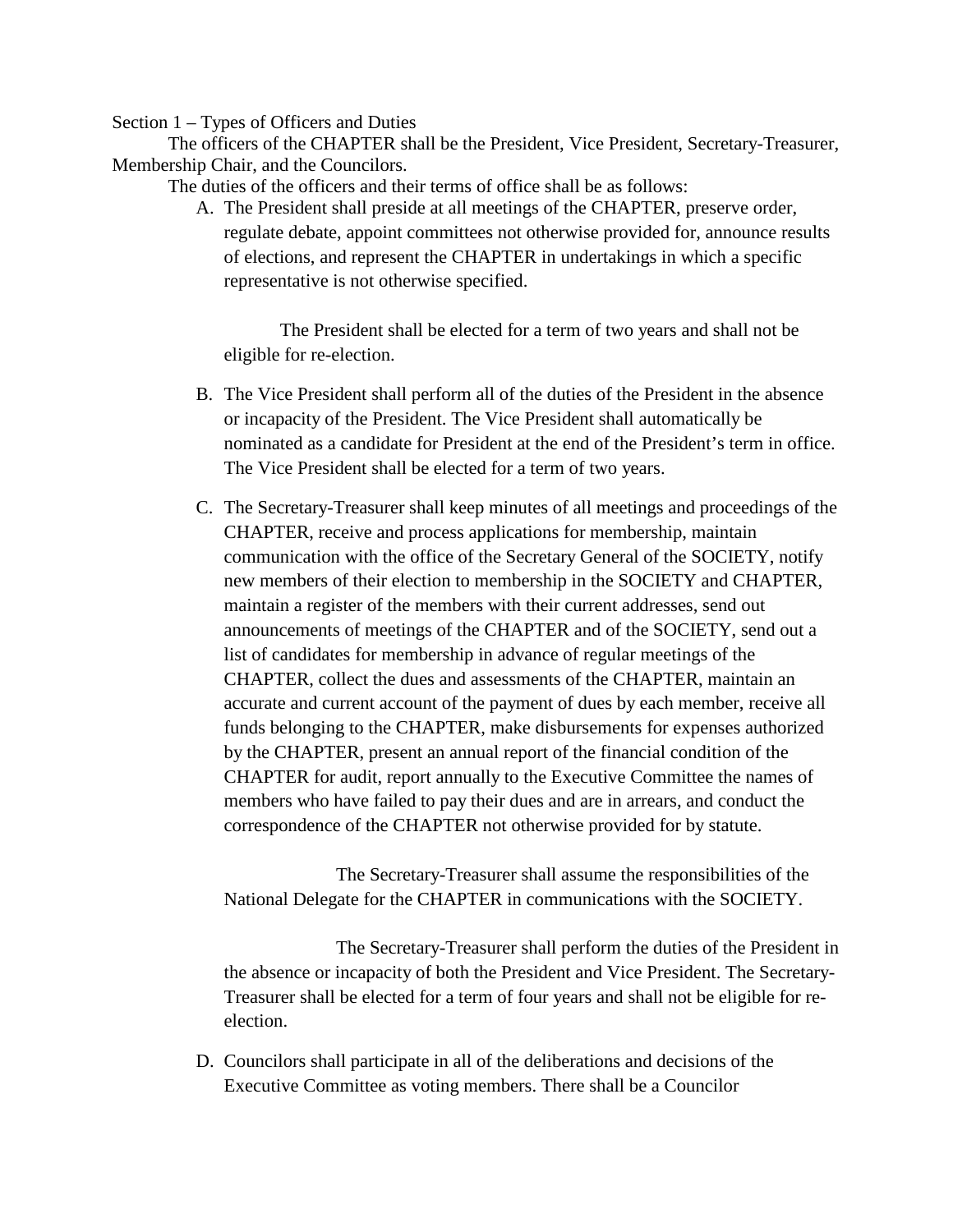recommended by each of the integrated societies and one Councilor recommended by the CHAPTER Executive Committee. Each Councilor will serve a term of two years. All

Councilors recommended will be proposed by the Executive Committee and elected in the same manner as the officers.

#### Section 2 – Executive Committee

The Executive Committee of the CHAPTER corresponds to the National Committee mentioned in the constitution of the SOCIETY, and shall consist of the President, Vice President, Secretary-Treasurer, Membership Chair, the Councilors, and by invitation, the Secretary-Treasurer of the ISS Foundation, the Editor-in-Chief of the World Journal of Surgery, and the immediate past President of the CHAPTER. The President shall serve as Chair of the Executive Committee and call its meetings. The Executive Committee shall meet at least once each year prior to a regular meeting of the CHAPTER for consideration of matter to be presented to the CHAPTER. One-half of the elected members of the Executive Committee shall constitute a quorum.

Section 3 - Election of Officers and Councilors

The officers and councilors shall be elected by a majority vote of the members present and voting at a regular meeting of the CHAPTER. Nominations for the offices shall be presented to the membership by the Executive Committee and may be proposed additionally by any two Active members present at a regular meeting.

Section 4 – Vacancies in Offices

Vacancies occurring in offices other than that of President shall be filled by appointment by the President until the next regular meeting when the usual procedure for election of officers will be used to fill the vacancy, nomination being made by the most recently appointed Executive Committee or by at least two Active members present at the regular meeting.

## **ARTICLE V - AMENDMENTS**

Amendments to this Constitution shall be proposed in writing to the Secretary-Treasurer at least one month prior to a regular meeting of the CHAPTER, shall be reviewed by the Executive Committee, shall be presented to the membership for a vote at the earliest regular meeting of the CHAPTER, and shall be adopted if there is an affirmative vote of at least twothirds of the members present at the meeting.

## **ARTICLE VI – ADOPTION**

Upon presentation of this Constitution at a regular meeting of the CHAPTER and an affirmative vote of at least two-thirds of the members present, this Constitution shall be adopted and take effect immediately.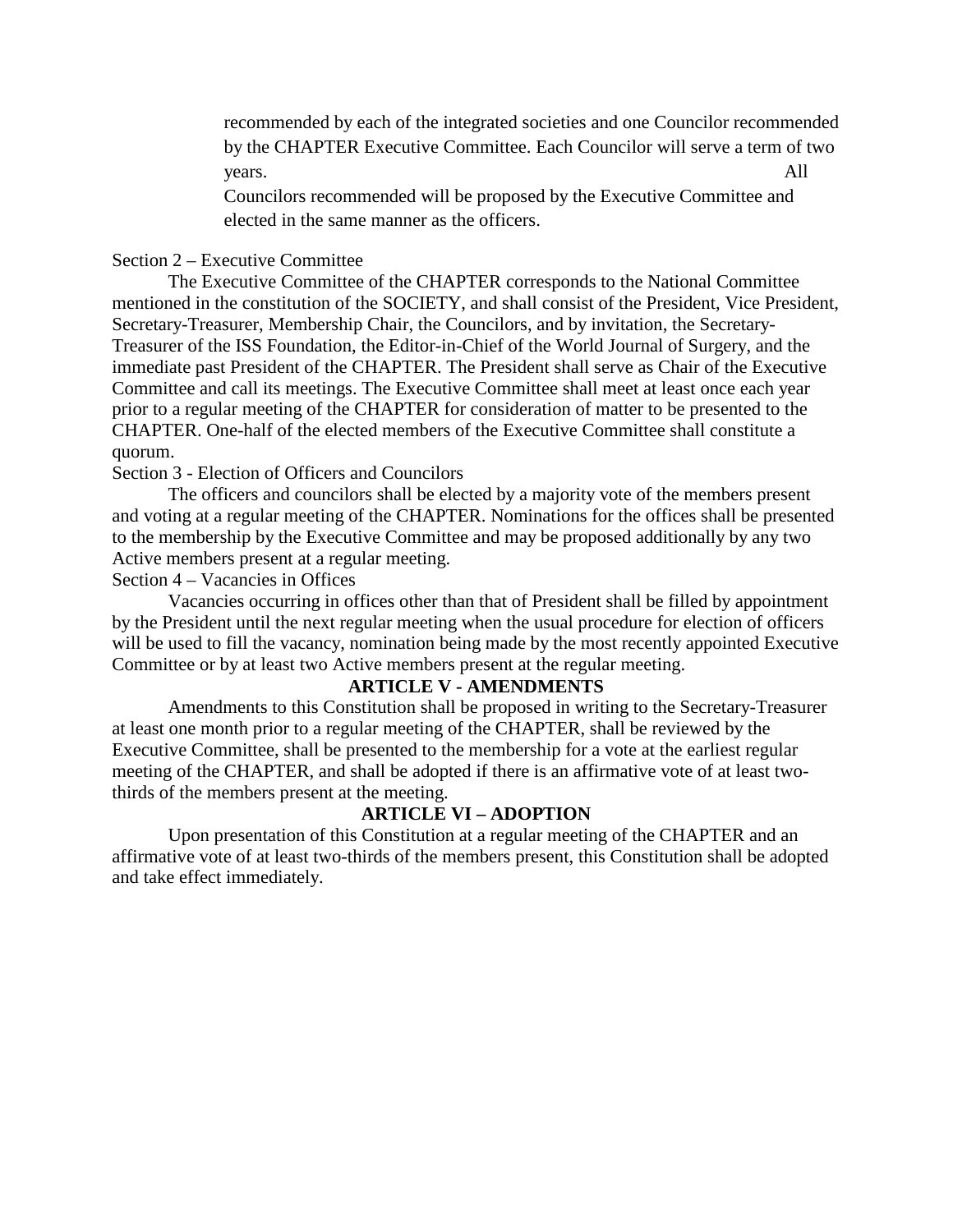# **BY – LAWS ARTICLE I – MEETINGS**

#### The UNITED STATES CHAPTER OF THE INTERNATIONAL SOCIETY OF

SURGERY shall hold one regular meeting each year at the time and place of the annual Clinical Congress of the American College of Surgeons.

Special meetings may be held upon the decision of the Executive Committee and notification of the membership.

### **ARTICLE II – QUORUM**

The members present at a regular or special meeting shall constitute a quorum for the transaction of business.

### **ARTICLE III – PARLIAMENTARY PROCEDURE**

Meetings of the CHAPTER shall be conducted according to the usual parliamentary rules that govern deliberative bodies, as specified in the most recent edition of Roberts' Rules of Order.

### **ARTICLE IV – DUES**

The fiscal year governing the business of the CHAPTER shall begin on the first day of January. The dues for Active members shall be those established by the SOCIETY and the CHAPTER, payable on receipt of the invoice from the *SOCIETY*. Additional assessments may be established by majority vote of the members present at a regular meeting.

### Section 1

## **ARTICLE V – COMMITTEES**

There shall be a standing Membership Committee, the major function of which shall be to propose and review candidates for membership to the SOCIETY. There shall be members of the committee appointed from the major regions of the United States as follows: Northeast (Region #1); Atlantic & Southeast (Region #2); North Central (Region #3); Midwestern (Region #4) and Pacific (Region #5). The Membership Chair shall be appointed by the President for a term of four years. The regional members may be appointed by the Membership Chair with approval of the Executive Committee. Their terms may vary as necessary. Section 2

The Executive Committee may serve as a Program Committee whose charge will be to recommend topics, speakers and moderators to the SOCIETY Program Committee for the biennial Congress.

#### Section 3

The President, with approval of the Executive Committee, may appoint other committees that serve the purposes of the CHAPTER.

## **ARTICLE VI – TERMINATION OF MEMBERSHIP**

Membership in the CHAPTER and SOCIETY shall be terminated under the following conditions:

- 1. Failure to pay dues, including all back dues in full, for two years shall result in automatic termination of membership, except that members judged to be suffering financial hardship may be forgiven dues insofar as this can be harmonized with the SOCIETY.
- 2. Failure of a member for any reason to retain his or her good standing in the medical profession, or to fulfill his or her obligations as set forth in the Constitution and By-Laws, shall result in termination of membership upon recommendation of the Executive Committee.